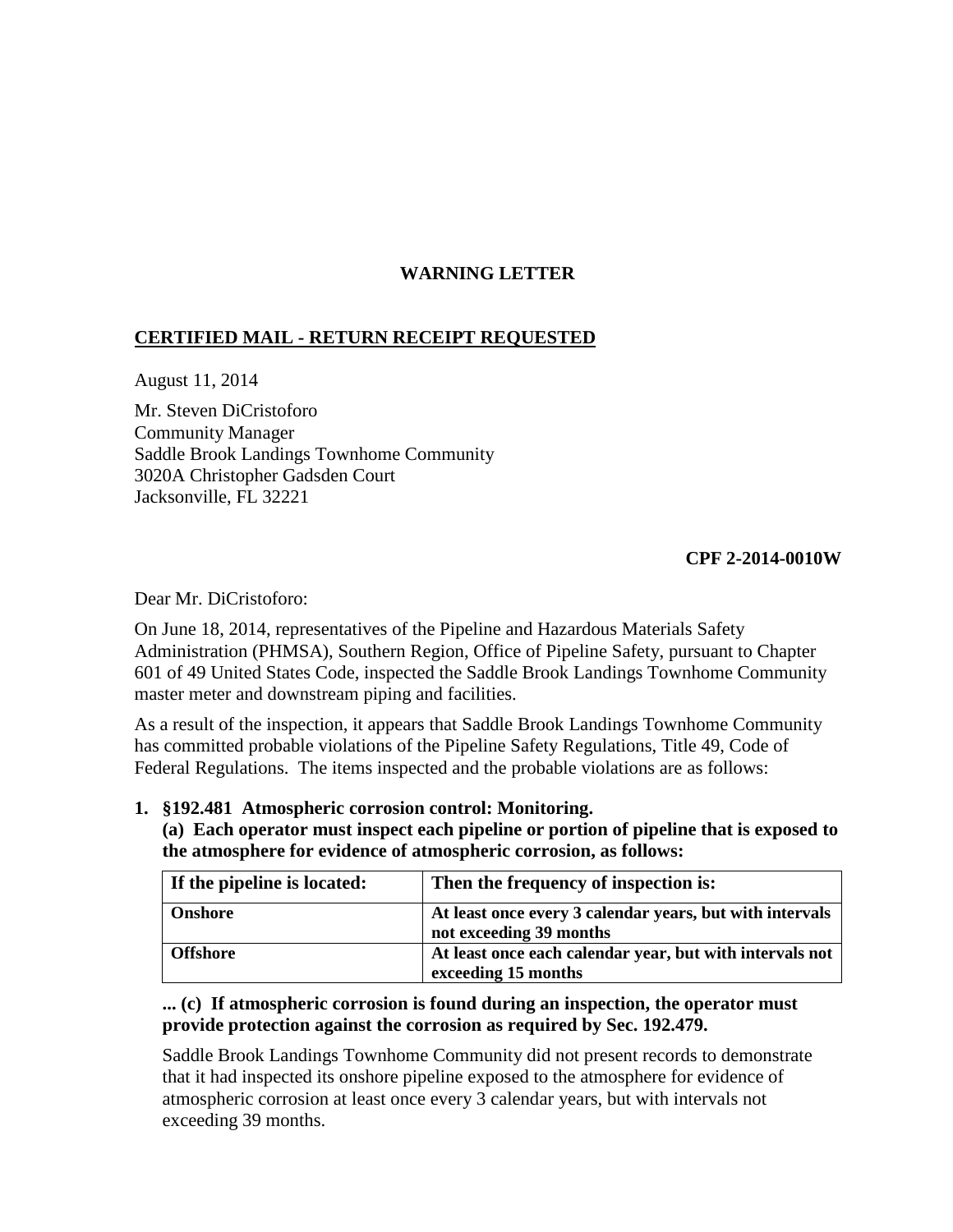**2. §192.625 Odorization of gas.**

**... (f) To assure the proper concentration of odorant in accordance with this section, each operator must conduct periodic sampling of combustible gases using an instrument capable of determining the percentage of gas in air at which the odor becomes readily detectable. Operators of master meter systems may comply with this requirement by-**

**(1) Receiving written verification from their gas source that the gas has the proper concentration of odorant; and** 

**(2) Conducting periodic "sniff" tests at the extremities of the system to confirm that the gas contains odorant.**

Saddle Brook Landings Townhome Community did not present records to demonstrate that it had assured the proper concentration of odorant in its pipeline system by receiving written verification from its gas source that the gas has the proper concentration of odorant or by conducting periodic "sniff" tests at the extremities of the system to confirm that the gas contains odorant.

**3. §192.721 Distribution systems: Patrolling.** 

**… (b) Mains in places or on structures where anticipated physical movement or external loading could cause failure or leakage must be patrolled - … (2) Outside business districts, at intervals not exceeding 7 1/2 months, but at least twice each calendar year.**

Saddle Brook Landings Townhome Community did not present records to show it had patrolled its distribution system in the residential area at intervals not exceeding 7½ months, but at least twice each calendar year.

**4. §192.747 Valve maintenance: Distribution systems.** 

**(a) Each valve, the use of which may be necessary for the safe operation of a distribution system, must be checked and serviced at intervals not exceeding 15 months, but at least once each calendar year.**

Saddle Brook Landings Townhome Community did not present records to demonstrate that it had checked and serviced its shut off (or key valve) which may be necessary for the safe operation of its distribution system at intervals not exceeding 15 months, but at least once each calendar year.

**5. §192.1015 What must a master meter or small liquefied petroleum gas (LPG) operator do to implement this subpart?**

**(a)** *General.* **No later than August 2, 2011 the operator of a master meter system or a small LPG operator must develop and implement an IM program that includes a written IM plan as specified in paragraph (b) of this section. The IM program for these pipelines should reflect the relative simplicity of these types of pipelines.**

Saddle Brook Landings Townhome Community did not present records to demonstrate that it had developed and implemented an IM program.